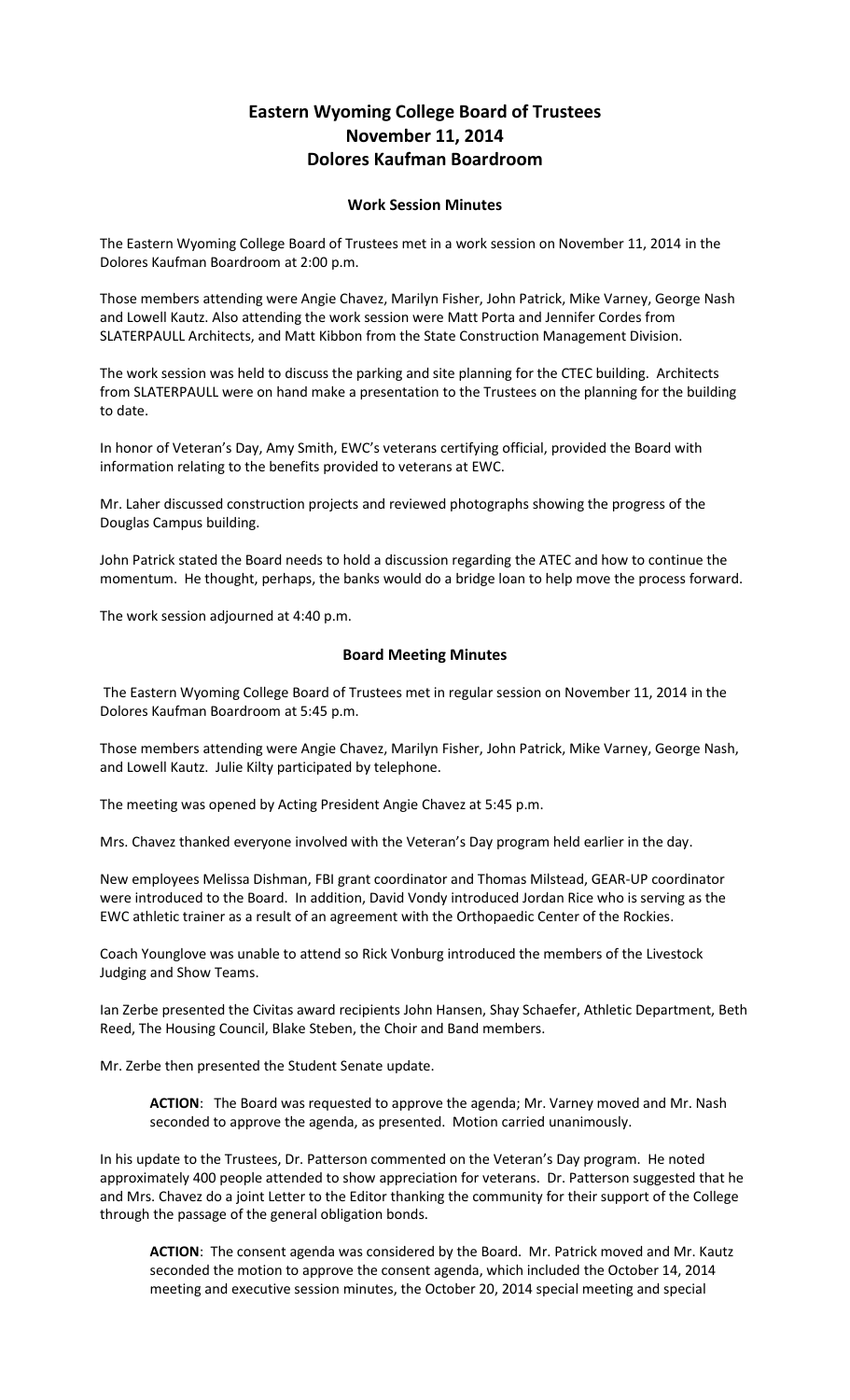executive session minutes, the October 31, 2014 special meeting and special executive session minutes, the AIA Agreement with GSG Architecture for the Fine Arts Renovation Phase III, the addendum to the Supplemental Funding Agreement for the new Douglas Branch Campus Building, the contract with PrestoSports for hosting the EWC athletics website, the request for sealed bids for equipment and furnishings for the new Douglas Branch Campus Building and preauthorization of supplier selection, ratified the sealed bids for budgeted FY-2015 replacement of computers and pre-authorized supplier selection, ratified change orders 2 and 3 for the Lancer Hall Additions, and ratified change order 3 for the Fine Arts Entry Renovation project.

**ACTION**: Mr. Laher presented the financial report. Keith Jarvis provided an update of the current construction projects. Mr. Kautz moved to approve the financial report, as presented; seconded by Mr. Varney. Motion passed unanimously.

**ACTION**: The Board was requested to approve on first reading the revisions to Board Policy 5.2. Dr. Cogill informed the Trustees the proposed change is two-fold. First it changes the current policy regarding Withdrawal from Individual Classes and the College into an administrative rule. This will allow the Board to make changes to the rule in one meeting rather than the change having to be approved after a 45 day waiting period and public hearing as is now the case with a change in Board Policy. The second proposed change moves back the date in which a student may withdraw from any and all classes and receive a grade of "W". The current policy states that students may withdraw from any or all classes before the last 15 calendar days of the semester and receive a grade of "W". In the Fall semester, this date often falls during the Thanksgiving Break when the College is closed. This change would eliminate this from occurring. The Curriculum & Learning Council feels that the change to 28 calendar days from the end of the semester (4 weeks) still allows the student an adequate opportunity to determine if she or he has a reasonable chance of passing any individual class. A motion was made by Mr. Patrick to approve on first reading the revisions to Board Policy 5.2 Withdrawal from Individual Classes and College, and the associated Administrative Rules, as presented. Mr. Kautz seconded and the motion was unanimously passed.

**ACTION**: Mr. Laher presented the fiscal year 2016 Scholarship and Grants budget. He noted no major changes were being recommended at this time. Mr. Laher also noted that the committee is studying a proposal that will allow recruiters to have the authority to offer scholarships at set amounts during college fairs or when meeting with prospective students. He noted this proposal may or may not impact the final budget for FY-2016. Mr. Varney moved to approve the FY-16 Scholarship and Grants Budget, as presented. Seconded by Nash. Motion carried unanimously.

Updates were provided by the offices of College Relations, Human Resources, Institutional Development, Learning, and Student Services.

Heidi Edmunds informed the Board that faculty members have volunteered to serve on a committee to organize a Faculty Senate. The committee will then present a plan to the entire faculty for approval. They are anticipating they will have a representative elected by January 2015.

Dr. Ludwig presented the Fall 2014 October 15<sup>th</sup> Enrollment summary. The summary indicated the October 15, 2014 headcount decreased 6.7% and the FTE decreased 4.49%. Full-time headcount was down 83 students and part-time headcount was down 43 students resulting in a total decrease of 126 students. The number of students who attended EWC for the first time in Fall 2014 was down 106 fulltime students and down 76 part-time students. The number of students who had attended EWC any time prior to Fall 2014 was up 23 full-time students and up 33 part-time students. Goshen County was down 73 full-time students and down 30 part-time students and Outreach decreased by 10 full-time students and decreased 13 part-time students. Goshen County FTE decreased by 65.16 FTE, and Outreach increased by 4.02 FTE. Outreach accounted for 44.8% of the FTE.

In addition, the Summer Enrollment Final Report was presented by Dr. Ludwig. She noted that EWC experienced a 16.8% decrease in total student headcount as compared to Summer 2013. The total student headcount of 401 students reflects an overall decrease of 81 students. Full-time enrollment was up 2 students. Part-time enrollment was down 83 students (17.5%). Full Time Equivalency (FTE) was decreased by 18.33 (14.6%).

Dr. Ludwig also shared with the Board information relating to the Fall Integrated Postsecondary Education Data Systems (IPEDS) Collection, the Western Undergraduate Exchange (WUE) report, the Dual/Concurrent Enrollment Summary SEA52 report, and the Equity in Athletics report.